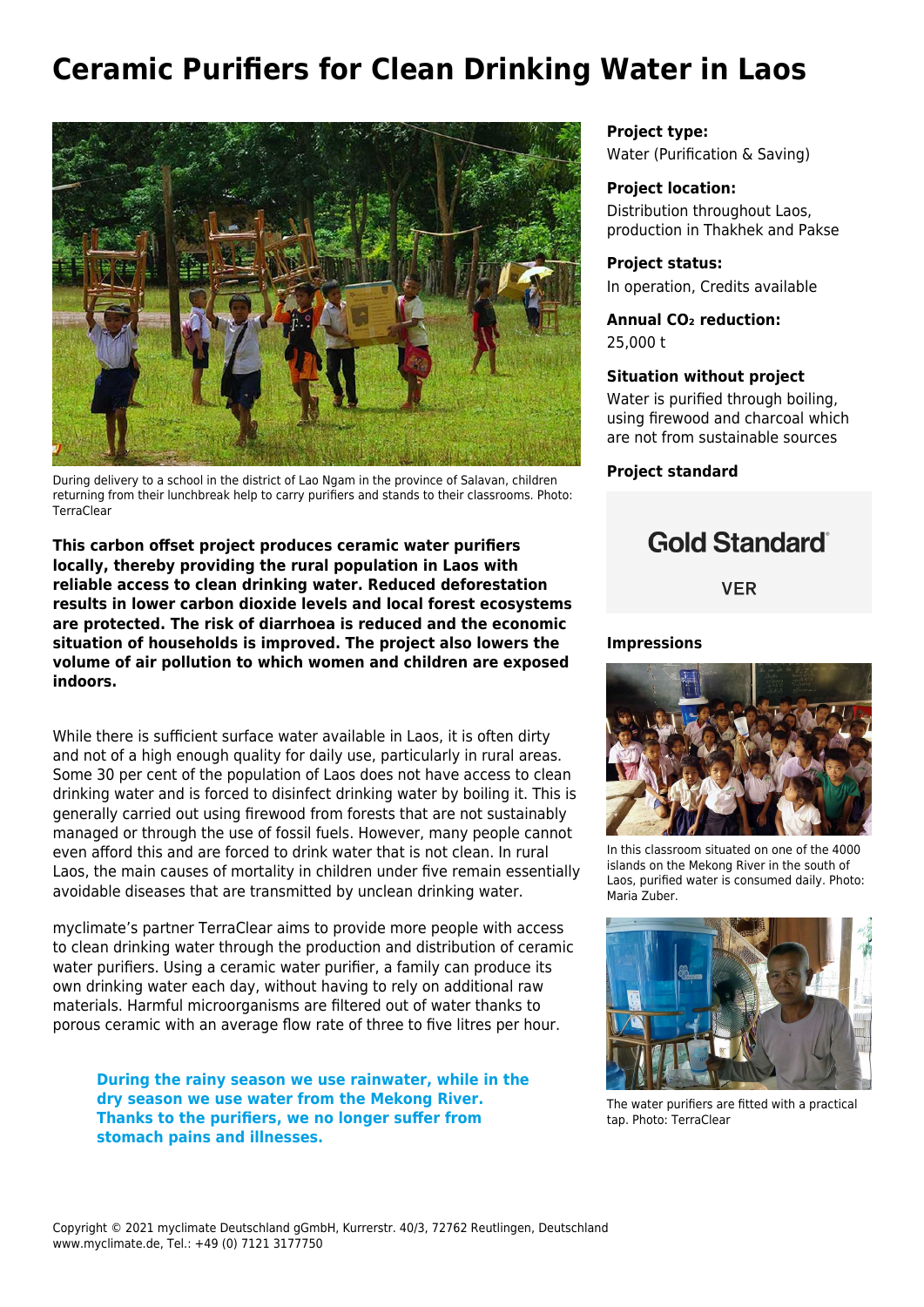### **Mr Ko (father), owner of a ceramic purifier in the village of Khaphao Phonchapa**

These ceramic purifiers not only create access to clean drinking water; they also reduce the time spent boiling unclean water and collecting firewood. Thanks to the project, expenses are falling for local households, the childhood mortality rate is dropping, and the wellbeing of people is improving, as their respiratory tracts are no longer exposed to the smoke of open fires. In addition, the time savings result in increased productivity and improve attendance rates of children in school.

## **Production of purifiers and reduced plastic waste**

The purifiers are mixed from local materials – raw clay and rice husks – and pressed into a mould in a factory in Pakse. Each purifier is carefully smoothed and examined for imperfections that might become a problem after firing. The long-term use of ceramic water purifiers results in fewer plastic bottles being used and thrown away. The blue plastic containers in which the purifiers are hung and in which purified water is stored are hardwearing and durable. While it is true that there is no recycling programme for them yet within the country, the few containers that are replaced or are inadvertently broken are generally used for other household needs.

Thanks to the income from CO<sub>2</sub> certificates, ceramic water purifiers are delivered to people in regions difficult to access, their use in schools is promoted, and measures implemented to raise awareness of the positive effects connected to the use of ceramic purifiers. This improves the health of Laos' population, to protect endangered ecosystems and to improve the economic situation of people in rural areas.

## **This project contributes to 5 SDGs:**



More than 200,000 people reported on noticing less smoke in their kitchen after having installed the water filter.



To date, 70,181 water purifiers have been sold and improved the access to clean drinking water for more than 400,000 people.



74 full-time jobs have been created, including 25 for women.



Thanks to the water purifiers, a certified 179,615 tonnes of carbon dioxide have been saved to date.



The purifiers are mixed from local clay and rice husks and pressed into a mould. Photo: **TerraClear** 



This primary school is located close to the production site. Photo: TerraClear